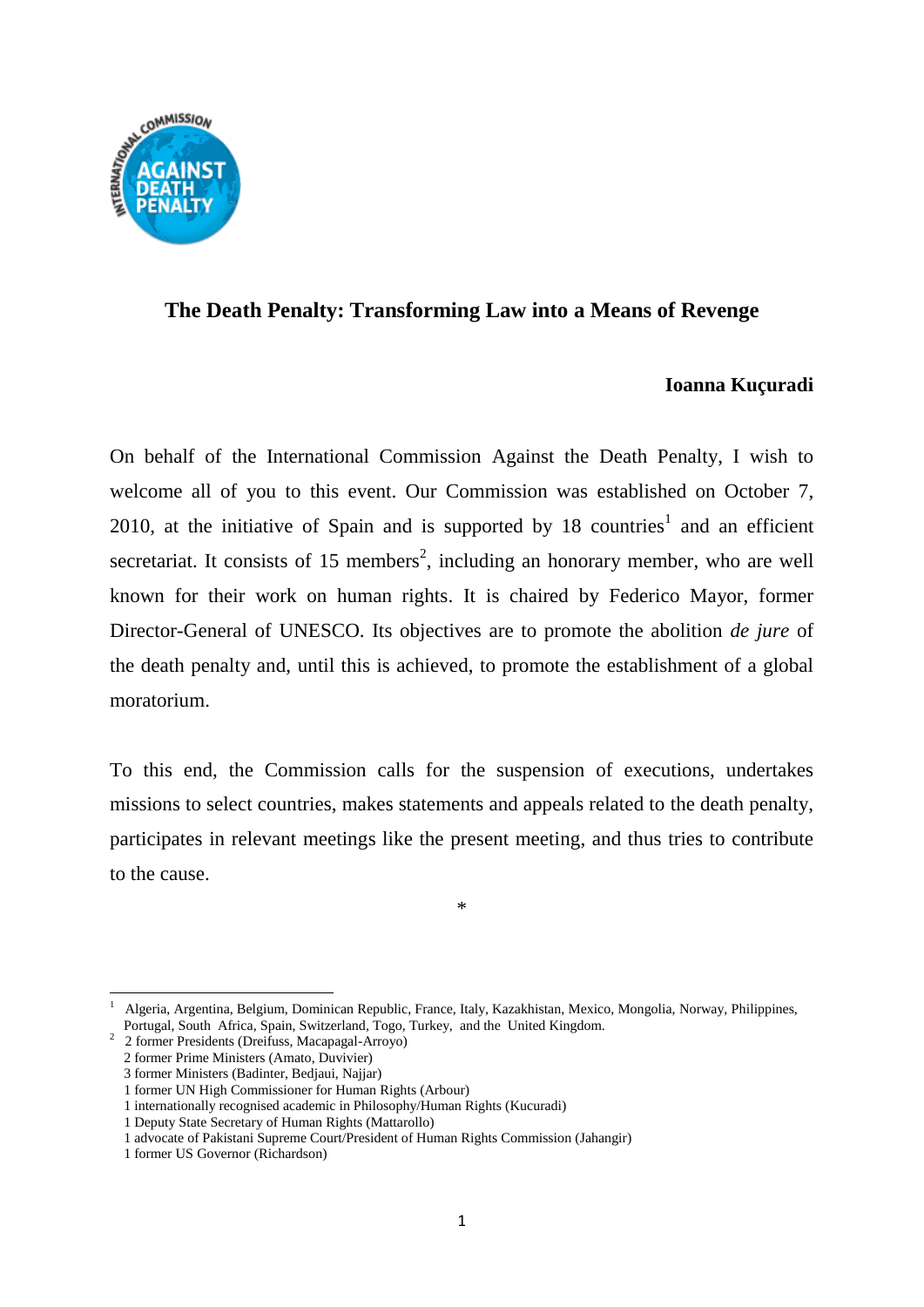If from the right to life is understood the demand "not to touch or violate the physical and mental integrity of a person", then it is not difficult to see that both the death penalty and torture violate this right.

Yet, if we look at our main human rights instruments, we are faced with a strange fact: A state that applies the death penalty violates the right to life, but not article 6 of the Covenant on Civil and Political Rights, which, after stating that "every human being has the inherent right to life ..." adds that "no one shall be a r b i t r a r i l y deprived of his life" and continues as follows: "In countries which have not abolished the death penalty, sentence of death may be imposed only for the most serious crimes and in accordance with the law in force ..." This is an obvious bargaining on the right to life and is in discordance with the following article 7 on torture, which states that "no one shall be subjected to torture or to cruel, inhuman or degrading treatment or p u n i s h m e n t by any State Party to the present Covenant". In this article there is no compromise. The death penalty is an i n h u m a n punishment. This is perhaps the reason why the attempt is made to connect the death penalty to torture. This is legal acrobatics in the fight for the abolition of the death penalty.

We have to go to the core of the matter and make obvious why the death penalty is the most serious violation of the right to life, which cannot be justified in any way by positive law  $-$  i.e., by laws formulated not by taking as their base human rights, but other, mostly cultural, norms and considerations. The Charter of Fundamental Rights of the European Union, adopted in the year 2000, in spite of the fact that it repeats various problematic points of the previous instruments, can constitute a legal basis for further developments. (Article 1 of this Charter states that "Human dignity is inviolable. It must be respected and protected" and article 2, on the right to life, states that "Everyone has the right to life. No one shall be condemned to the death penalty or executed.)

\*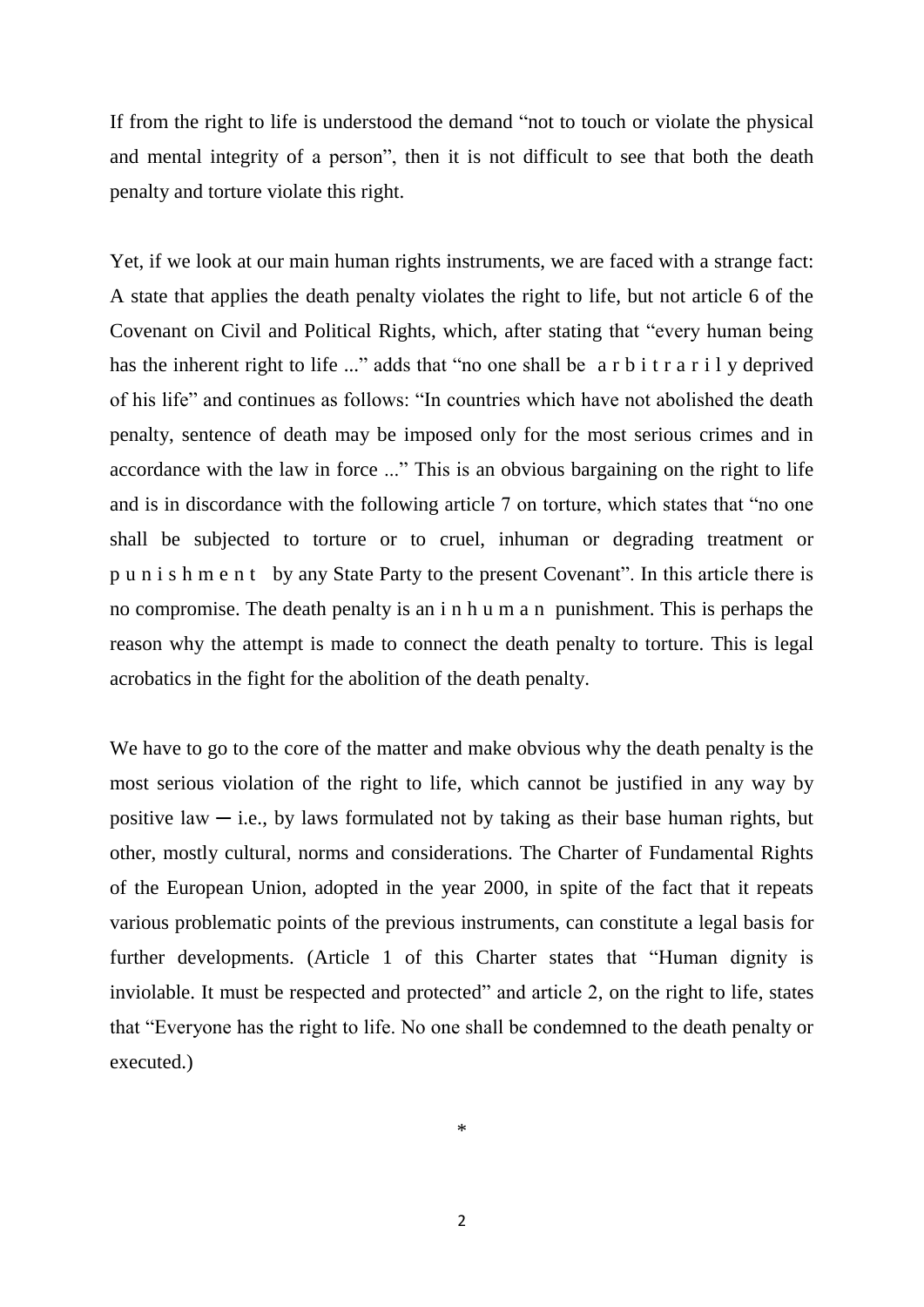In light of these considerations, I shall briefly give one or two reasons why the death penalty should be globally abolished, and subsequently I shall try to answer the questions in the "draft proposal" of our meeting.

The death penalty is mostly imposed on criminals who have committed a murder, i.e., certain human beings are condemned to death because they caused the death of other human beings, because they killed other human beings. If this is the case, to condemn someone to death is to commit exactly the same act which we consider to be a crime. Is this not transforming law into a means of revenge?

Presently, in many states we often see enforced laws which are in discordance with human rights. Human rights are first of all ethical principles, and for this reason they have to constitute the basis of all law. Otherwise it is possible to violate human rights without violating the relevant law. It is even possible to commit a crime by using law, as is the case with the death penalty.

Thus in connection with the first question in the draft proposal, which this panel is expected to address, i.e., "whether a state violates international commitments relating to the right to life and prohibition on torture when it continues to apply the death penalty", I would say the following: A state which continues to apply the death penalty does not violate article 6 of the Covenant on Civil and Political Rights, yet it violates article 7 of the same Covenant which states that "No one shall be subjected to torture (death row is obviously a mental torture) or to cruel, inhuman or degrading treatment or p u n i s h m e n t " . The death penalty is indeed an inhuman punishment.

A state that continues to apply the death penalty also violates article 2 of the Charter of Fundamental Rights of the European Union.

Concerning the second question, "whether it is possible to impose the death penalty without causing severe and physical pain or suffering": I would say that whatever answer is given to this question, even a positive answer, has to do with the way of